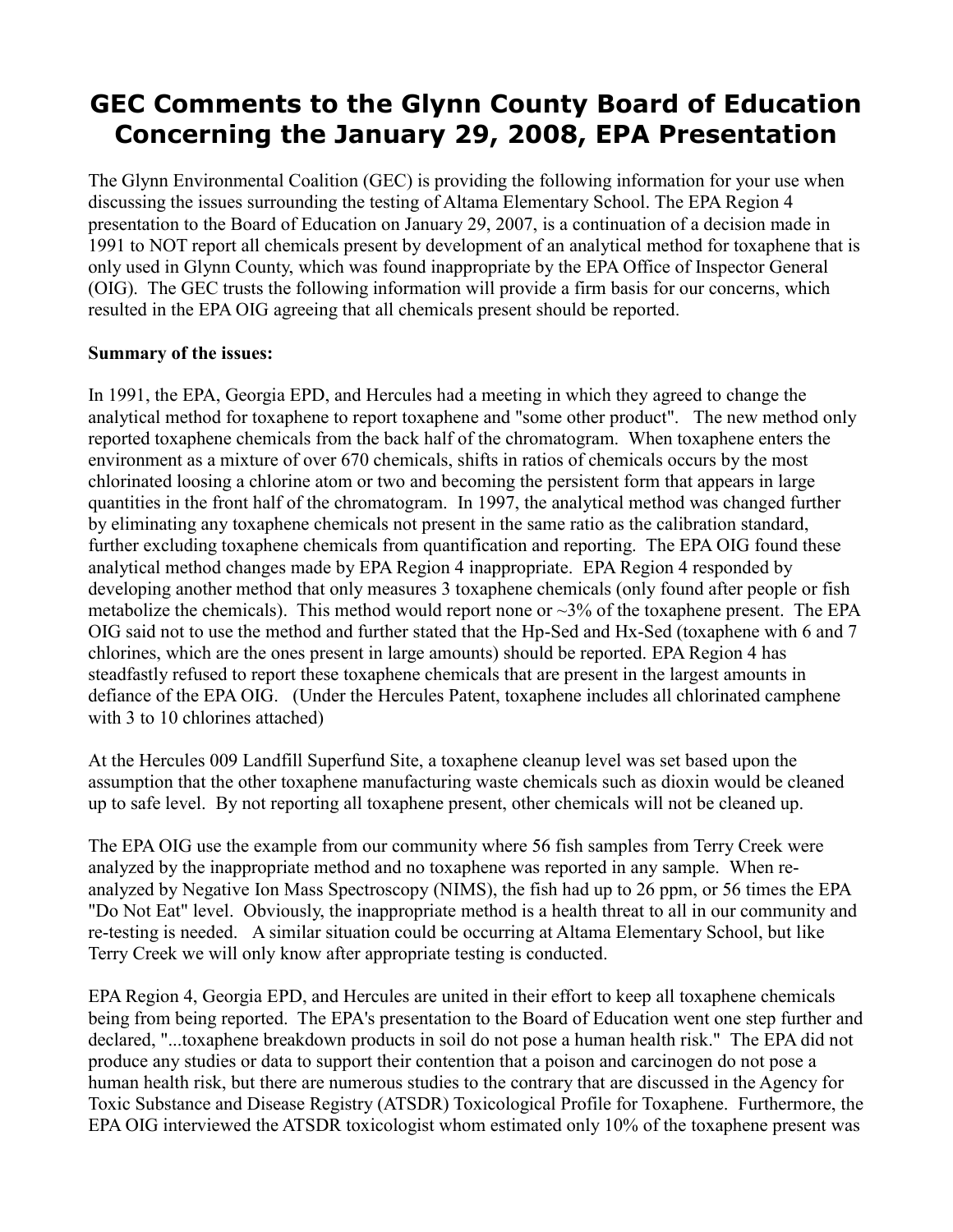being reported.

Toxaphene is present in our community up to 8% in soils (yes, that is percent, or 88,000 ppm). Around 2-3 million pounds of toxaphene were released into our estuary. Four toxic sites have not been investigated or cleaned up that contain toxaphene.

EPA Region 4 has made a decision to continue to NOT report all chemicals present and declare toxaphene does not pose a health risk, even when all the chemicals present has not been determined. The GEC would like to resolve this situation in cooperation with the Glynn County BOE in a manner that does not alarm parents or children.

The Glynn County BOE needs to be satisfied that:

- Chemicals have not been left on school property;

- Sufficient information is available to conduct drainage ditch maintenance activities without recontamination; and,

- School property is not encumbered by chemical contamination.

The GEC is providing the following information in the form of a rebuttal to the EPA's presentation to the BOE. Please do not hesitate to ask if you need clarification or documents cited.

**- Slide: Removal and Testing…** There were two removal actions on school property. The one that extended along the ditch and to the playground was not included by EPA Region 4. Contrary to the contentions of the EPA, toxaphene contamination was found in 1995 up to and abutting the school playground, which the GEC is cognoscente and a factor in our request for retesting the school (See Attachment A). School property was tested after the removal action and levels up to 84 ppm remained. Notable is that the EPA presentation excluded this area that extends to the playground from the removal action presented to the BOE, which further emphasizes the need for retesting the school. It is unknown why EPA Region 4 would withhold information about the removal action and the extent of contamination on school property.

**- Slide: Sampling and Analysis…** 1.) EPA claims sampling of the school yard is not part of Superfund or the Superfund Site, but the EPA has this data as part of the Site record, as indicated by being part of the presentation, and the EPA actually tested the soil (See Attachment B).

2.) The EPA contends that in 1993, there was no method for weathered toxaphene, which is incorrect. EPA Method 8080 at the time provided for reporting "total toxaphene" or "apparent toxaphene". EPA Region 4, Georgia EPD, and Hercules changed this analytical method through an agreement in 1991 to reporting toxaphene and "some other product". The analytical method developed was called the "Toxaphene Task Force" (TTF) method, and after further changes in 1997 called the "Hercules Protocol". The OIG called the method EPA (Region 4) Method 8081. At the meeting in 1991 where the agreement was struck between EPA Region 4, Georgia EPD, and Hercules, all parties agreed that they had previously tested for apparent toxaphene that reports all chlorinated camphene present, including what is now called "degraded" toxaphene, which is the same as toxaphene manufactured but now present in different amounts of the individual chemical components.

The EPA OIG discussed the changes made to EPA Method 8081 by EPA Region 4 and how toxaphene in soil was underestimated, and out rightly not reported when known to be present.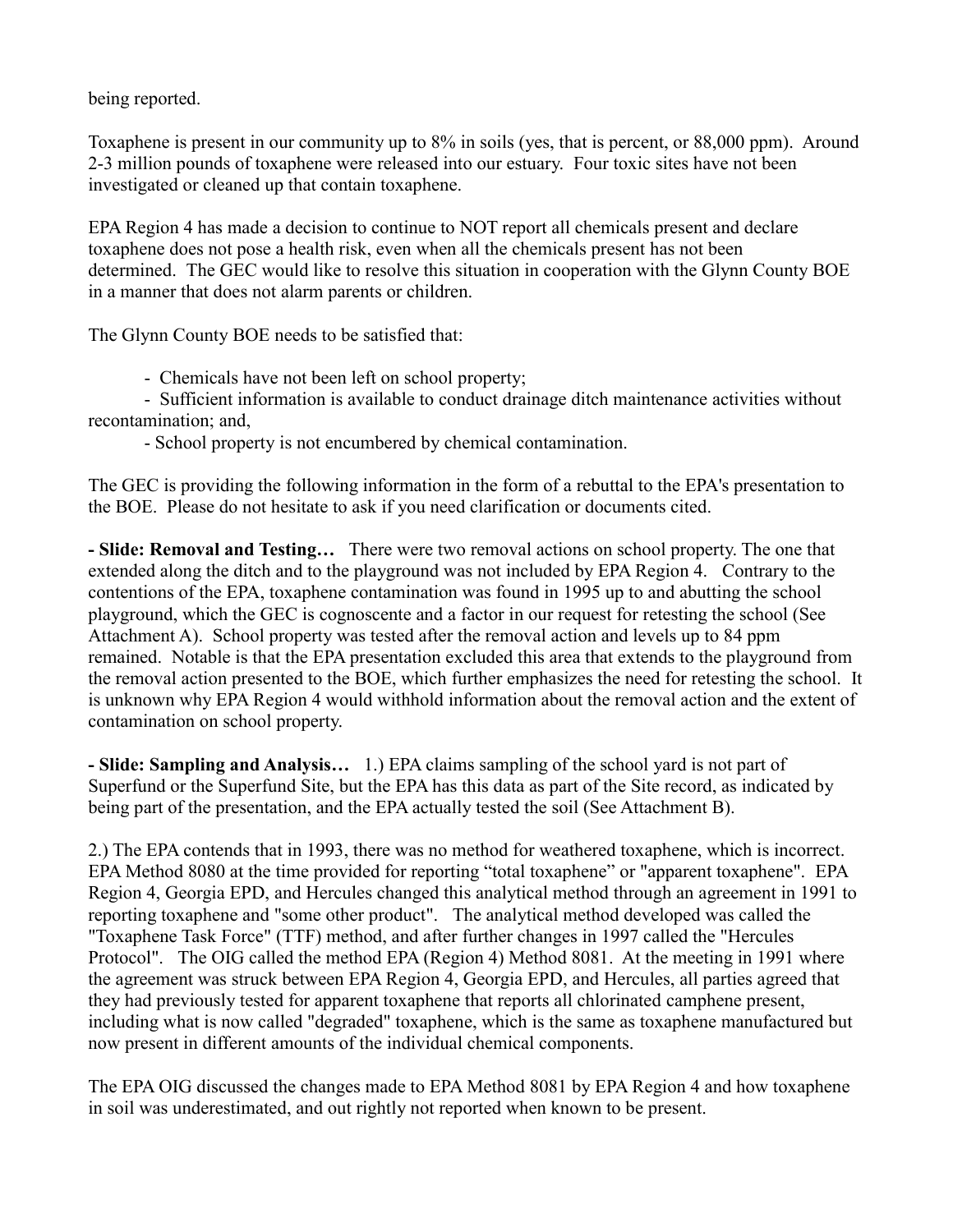"However, EPA (Region 4) Method 8081 is not effective for detecting degraded toxaphene (i.e., "weathered" toxaphene) in environmental samples (e.g., soil, water, fish). For demonstration purposes, chromatogram 3A below is a known chromatogram of toxaphene degradation products in soils. When chromatogram 3A is compared by EPA Method 8081's identification criteria for technical toxaphene, chromatogram 3A obviously does not have the 22 same late eluding peak profile (i.e., the peaks after 29 minutes) as the technical toxaphene standard. **Therefore, a match is not made and the presence of toxaphene is not reported by the laboratory, even though specific toxaphene congeners (e.g., Hx-Sed and Hp-Sed) are known to be present.** This example demonstrates the manner in which EPA (Region 4) Method 8081 fails to detect toxaphene degradation products (i.e.,"weathered" toxaphene or individual toxaphene congeners) in environmental samples."

The OIG's observation that toxaphene was present when none was reported by the TTF and Hercules Protocol methods is the same conclusion other studies have reached and confirmed though analysis. The OIG suggested that the observed compounds might be "toxaphene breakdown products", but many of the prominent chlorinated camphene (PCC) found in the front half of the chromatogram are associated with unmodified toxaphene or PCC as manufactured by Hercules. [\[i\]](http://glynnenvironmental.org/oldsite/009AltamaElementary-GEC-Comments2-08%20.htm#_edn1), [\[ii\]](http://glynnenvironmental.org/oldsite/009AltamaElementary-GEC-Comments2-08%20.htm#_edn2), [\[iii\]](http://glynnenvironmental.org/oldsite/009AltamaElementary-GEC-Comments2-08%20.htm#_edn3), [\[iv\]](http://glynnenvironmental.org/oldsite/009AltamaElementary-GEC-Comments2-08%20.htm#_edn4)

The EPA Region 4 chemist, who also participated in the development of the TTF method, noted that the "latter peaks" in samples were decreased and the "early peaks" were increased in environmental samples from Brunswick, and that the TTF method may seriously underestimate the true concentration of toxaphene. [\[v\]](http://glynnenvironmental.org/oldsite/009AltamaElementary-GEC-Comments2-08%20.htm#_edn5)[,\[vi\]](http://glynnenvironmental.org/oldsite/009AltamaElementary-GEC-Comments2-08%20.htm#_edn6) The Georgia Environmental Protection Division chemist that participated in development of the TTF method noted that unknown peaks not quantified may have been toxaphene related and the total area method was not used when the TTF method was applied. [\[vii\]](http://glynnenvironmental.org/oldsite/009AltamaElementary-GEC-Comments2-08%20.htm#_edn7) EPA Method 8081 requires that results report total toxaphene present, which was not done at Altama Elementary School. It is very unusual that analysis is conducted and chemical compounds present are not reported, as with the TTF method. Appropriate analytical methods, intended to protect human health and the environment, include the reporting of unidentified compounds when they are encountered.

Dr. R. Kevin Pegg, the community's Technical Advisor provided by an EPA Grant, summarized the analytical methods used in Glynn County, Georgia as follows:

### *Total Area Method*

This is the basic method required by the US EPA for chemicals with multiple congeners. It detects technical, weathered and biological grades of toxaphene, as well as the off-grade product and manufacturing residue forms. Basically, all of the possible toxaphene chemicals are detected and added together to quantify total toxaphene. This method was not used by the EPA in Brunswick, Georgia, but is used at other EPA sites in the United States and by other governments and researchers around the world.

#### *Toxaphene Task Force Method*

This method was developed by EPA Region 4 in Atlanta, Georgia, with Hercules Inc., and the State of Georgia. While gas chromatography is still used, only a few of the chemicals specific for technical toxaphene are used in the analysis. Even if other toxaphene chemical congeners are present, they are ignored. The toxaphene task force method (referred to as EPA Method 8081) detects technical grade toxaphene as well as the total area method; however 8081 does not detect all off-grade products, does not detect some forms of manufacturing residue toxaphene, and can only detect weathered toxaphene in the first few years after placing in the environment. The TTF method does not detect toxaphene after it has been in the environment for several years, and it does not detect biological toxaphene. The TTF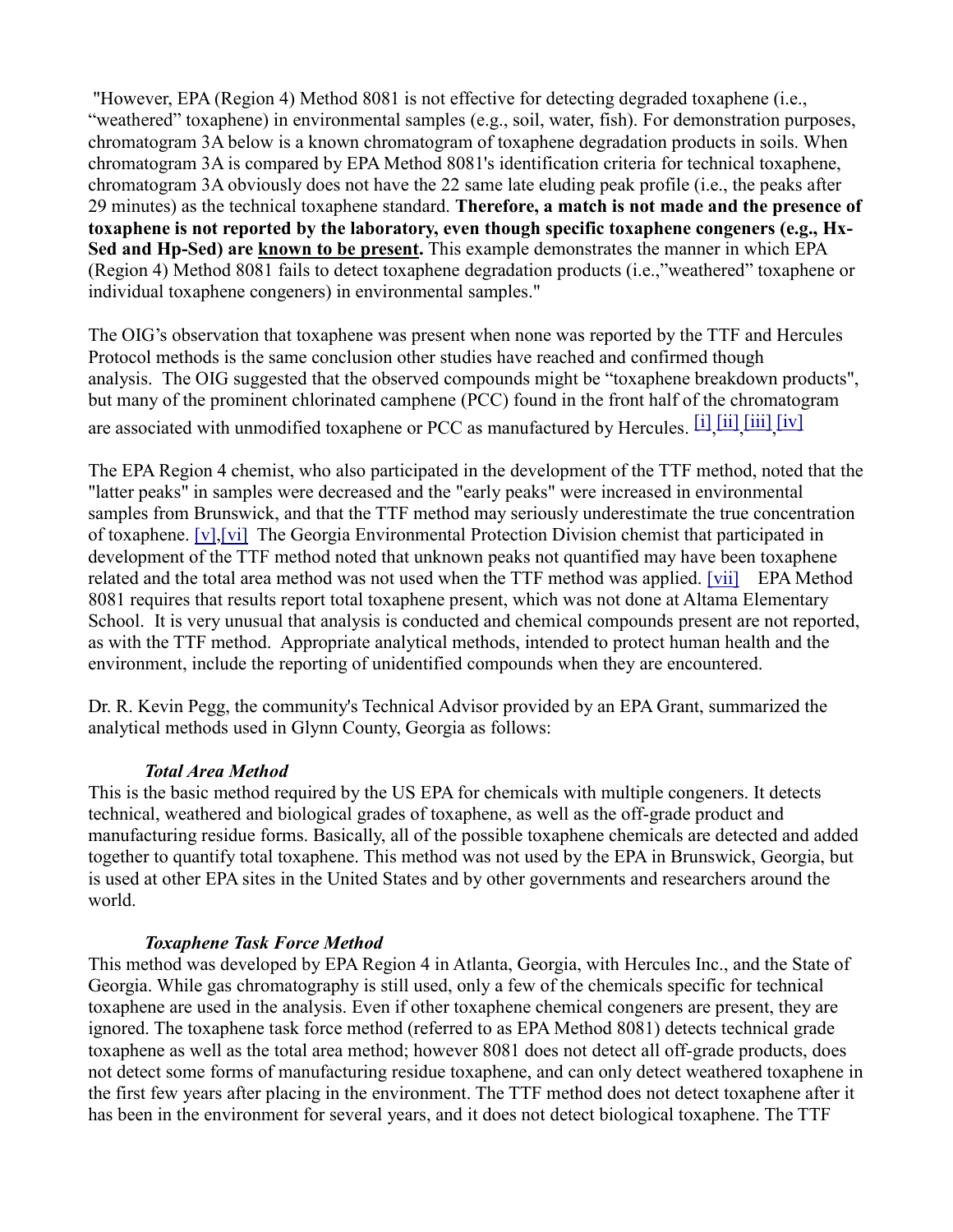method is apparently used only in Glynn County Georgia and nowhere else in the world. The method is not recognized by other governments or by researchers as a useful method because it under-reports the actual toxaphene concentration.

## *GC negative ion mass spectroscopy*

This technique, called the NIMS method, can detect all forms of toxaphene and is a widely respected method with a high degree of scientific merit regarding the interpretation of results. It is especially useful for detecting biological forms of toxaphene accumulation.

**- Slide: Altama Elementary Sampling Results...** The three congener method the OIG warned not to use is presented under Simon/Manning. The EPA OIG noted:

"The other toxaphene degradation congeners of principal concern for the human health evaluation (e-g., p26, p50, and p62) would only become the dominant congeners upon the subsequent metabolism of this microbially degraded toxaphene (e.g., Hx-Sed and Hp-Sed) by higher organisms (e.g., fish or humans). Therefore, if the EPA or PRP (Potentially Responsible Parties) test a site for only the p26, p50, and p62 congeners, the EPA or PRP will significantly under estimate the amount of contamination by toxaphene degradation products at the site."

It is notable that EPA Region 4 continues to advocate for toxaphene analytical methods that will underestimate or fail to detect the chemicals of concern present. Obviously, the toxaphene on school property and in the water has not been degraded by the metabolism of fish or humans. EPA Region 4's introduction of Simon and Manning PRGs is meaningless to the discussion and meant to confuse the BOE. This is EPA Region 4 implementing a method the OIG specifically said not to because it would under estimate the amount present.

**- Slide: Drainage Ditch …** The EPA has never explained how toxaphene crossed a 6 foot deep ditch and went hundreds of feet onto school property. As noted previously, there were two removal actions on school property. The one that extended along the ditch and to the playground was not included by the EPA. Contrary to the contentions of the EPA, toxaphene contamination was found in 1995 up to and abutting the school playground, which the GEC is cognoscente and a factor in our request for retesting the school (See Attachment A). School property was tested after the removal action and levels up to 84 ppm remained. Notable is that the EPA presentation excluded this area from the removal action presented to the BOE, which further emphasizes the need for retesting the school. It is unknown why EPA Region 4 would withhold information about the removal action and the extent of contamination on school property. The OIG interviewed two experts that independently estimated the inappropriate method used on school property would report around 10% of the toxaphene present, which leaves doubt about the protectiveness of the cleanup.

**- Slide: 2005 Office of Inspector**… EPA Region 4 made a gross misrepresentation of the OIG findings, and attempted to re-write history the way EPA Region 4 wants it to read. The GEC presented 128 concerns about the remediation of the Hercules 009 Landfill Superfund Site. The OIG addressed only 3 of the concerns. One of the 128 the GEC did raise concerns about was retesting areas previously tested by the inappropriate method. As noted previously, the EPA OIG advocated for testing soil when there were doubts about the testing conducted previously. As EPA Region 4 noted, risks were to be evaluated, which cannot be completed without identifying chemicals of concern present.

The EPA OIG noted: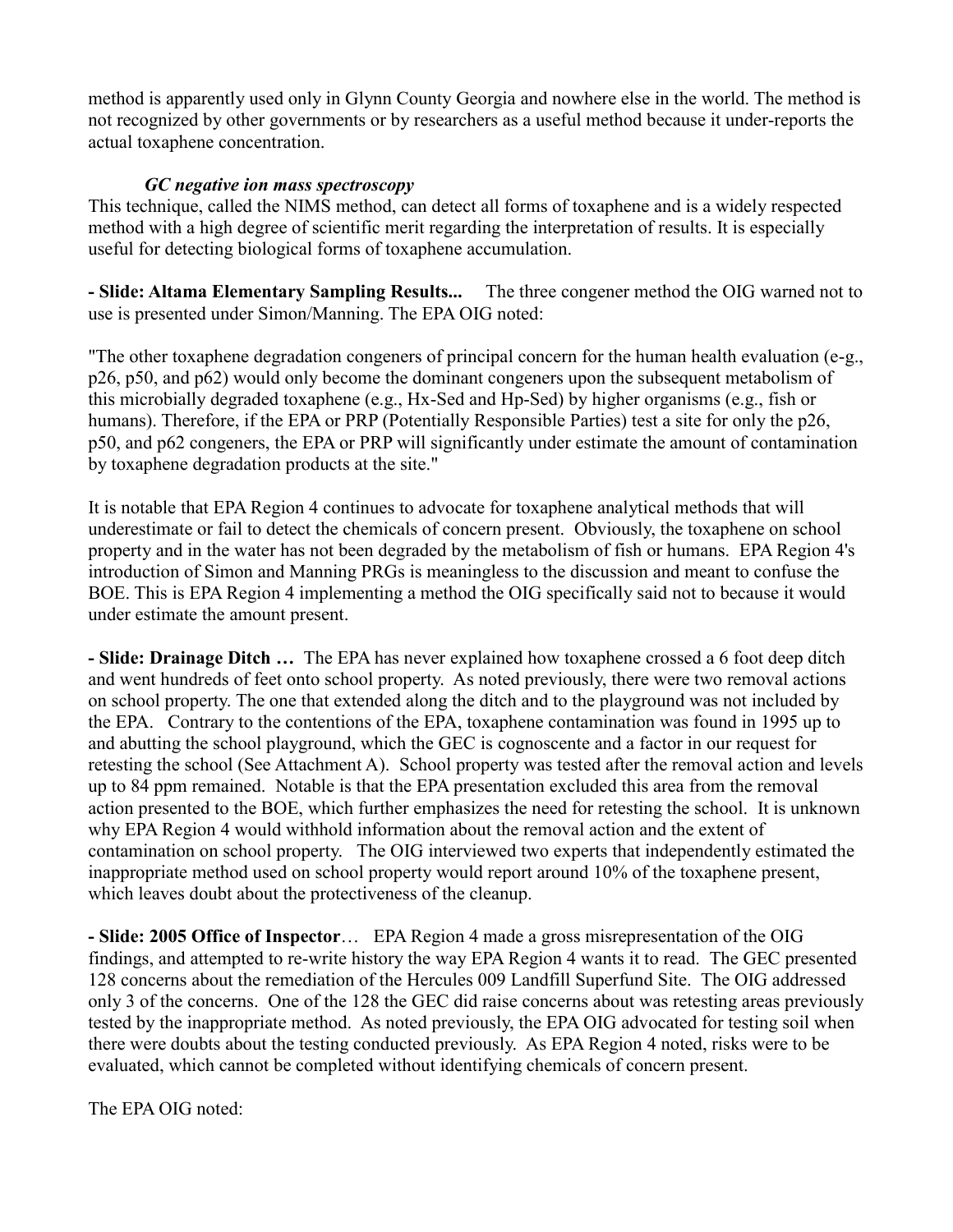"When toxaphene contamination is suspected, the groundwater and **soil** analyses should test for Hx-Sed and Hp-Sed because they would be the dominant toxaphene degradation products."

"In my opinion, the published science is clear that the dominant congeners generated by the microbial breakdown of technical toxaphene in **soil** are Hx-Sed and Hp-Sed with the other toxaphene congeners being present at much lower levels. Therefore, if the EPA or the potentially responsible party (PRP) are testing to determine the nature and extent of the contamination at a site by toxaphene degradation products, the dominant toxaphene congeners in the **soil** or groundwater samples will be Hx-Sed and Hp-Sed."

EPA Region 4's contention that the OIG focused on only water appears to be intentionally misleading. The OIG noted extensively that EPA Region 4 was steadfast in their refusal to report all chemicals present and has engaged in reporting only some of the chemicals known to be present since 1993, which is prior to the testing of Altama Elementary school by the three parties (EPA Region 4, Georgia EPD, and Hercules) that developed the inappropriate method.

The OIG noted:

"Unfortunately, EPA Region IV and I continue to disagree as to whether environmental testing for toxaphene degradation products by the GC/NIMS methodology should include Hx-Sed and Hp-Sed. Region IV does not agree with the OIG's stated opinion that Hp-Sed and Hx-Sed congeners need to be definitively determined in environmental testing for toxaphene degradation products."

**- Slide: 2006 Groundwater…** Again, EPA is implementing Simon & Manning, even though the OIG said it would underestimate amount present.

**- Slide: Toxaphene Exposure…** EPA Region 4 presented irrelevant information about toxaphene exposure in the Netherlands. Unlike the Netherlands, the school is sitting next to a Superfund Site containing the manufacturing wastes from the production of toxaphene with documented releases and failures to control migration to drainage ditches and school property. Furthermore Toxaphene was manufactured in Brunswick and the wastes, including dioxin, were disposed in the landfill. It is all the manufacturing waste chemicals that are a concern, and not just technical toxaphene. The landfill contains toxaphene manufacturing wastes and off-grade product that will have much different chemicals ratios and contaminants than the toxaphene pesticide sold for agricultural use. For these reasons, it is imperative to test for and report all chemicals present.

**- Slide: Re-evaluation of Site Risks** 1.) EPA Region 4 recalculated risk from toxaphene and published it as Simon & Manning. The OIG explicitly said the calculations should be provided. The GEC asked for the calculations from EPA Region 4 and they could not produce the calculations, nor would the authors. The GEC has this correspondence from EPA Region 4.

2.) EPA Region 4 claims prevalent congeners (Hx-Sed and Hp-Sed, or toxaphene with 6 and 7 chlorines attached) are of lesser concern because they are eliminated from the body quickly. No data in support was presented, but there is a lot to the contrary.

3.) EPA claims there is no screening criteria for prevalent congeners, which is incorrect. Prior to the meeting in 1991 when an agreement was made to change EPA Method 8081, the parties agreed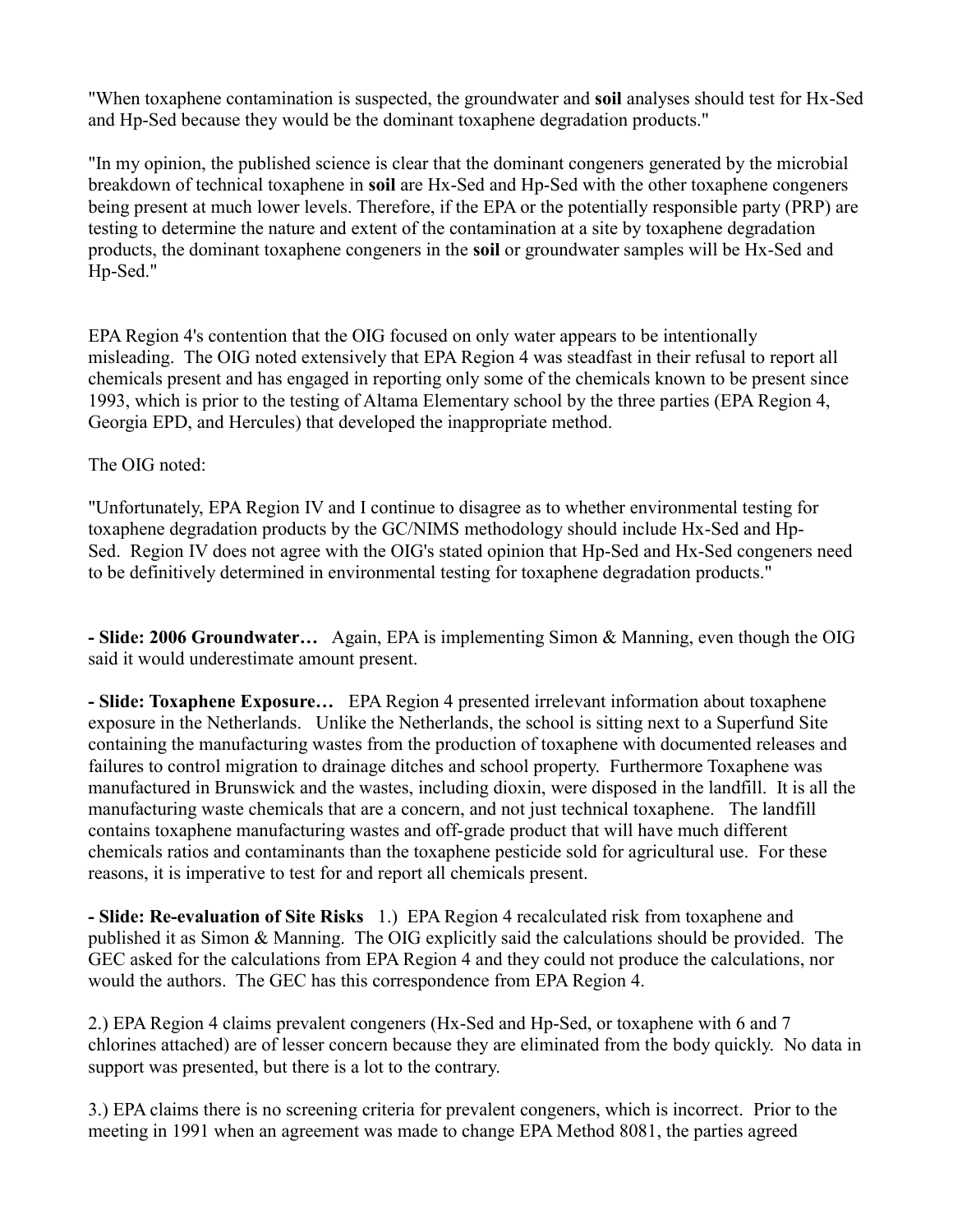previous testing did report "total" or "apparent toxaphene," which did report all toxaphene chemicals present. Furthermore, the method advocated by the OIG, Gas Chromatography - Negative Ion Mass Spectroscopy (GC-NIMS) has been used in Glynn County for fish and water since at least 2000 and has been identifying and quantifying the very chemicals EPA Region 4 claims there are no screening criteria. Under the Performance Standards Act, scientifically accepted and peer reviewed analytical methods can be used by the EPA. In the case of NIMS, the EPA has been using the method for over 20 years and the results extensively published in scientific peer reviewed journals. EPA Region 4 inferred that since research is being conducted about analytical methods that testing cannot be done at the school, which is misleading and outright wrong. The presentation concerning risks appears to be intended to baffle and confuse the BOE concerning the OIG findings, recommendations, and appropriate methods to test the school to definitively determine risk to students.

**- Slide: Region 4 Response…** EPA Region 4 claims weathered toxaphene poses less risk, but produced no data in support. Available science contradicts EPA Region 4's position, and identifies the chemicals being excluded and not reported as being MORE toxic than the technical toxaphene mixture. The ATSDR Toxicological profile for Toxaphene states:

"Toxaphene components A and B have been isolated and found to possess toxicity that is 6 and 14 times greater, respectively, than the technical toxaphene mixture as measured by comparing intraperitoneal LD50 values in mice (Casida et al. 1974). Toxicant A has been identified as a mixture of 2,2,5-endo,6-exo,8,8,9, 10-octachlorobomane and 2,2,5-endo,6-exo,8,9,9,10- octachlorobomane (Matsumura et al. 1975; Turner et al. 1975) and **toxicant B has been identified as 2,2,5- endo,6 exo,8,9, 10-heptachlorobomane** (Casida et al. 1974). **It has further been determined that toxicant B and four of its derivatives, each with an additional chlorine atom at position 3-exo,8,9, or 10, may be responsible for the bulk of toxaphene's acute toxicity** (Saleh et al. 1977)."

Important to note is that the EPA OIG identified toxicant B, Hp-Sed, as being one of the most prevalent chemicals present. Attachment C identifies the congeners that are accepted as being technical toxaphene, which do include the very chemicals EPA Region 4 continues to advocate for not reporting, even when they are known to be present. As Attachment C demonstrates, EPA Region 4 has arbitrarily excluded chemical components of the technical toxaphene mixture with 6 and 7 chlorines attached (Hp-Sed and Hx-Sed), which are the chemical components identified by the OIG as most prevalent, and as the most toxic by ATSDR.

Contrary to the contentions of EPA Region 4 that these chemicals pose less risk and lesser concern, ATSDR found:

"Information on the toxicities of components in the original mixtures is limited to perhaps 10 congeners, the most familiar being the appreciably toxic and persistent toxicant A and toxicant B."

The ATSDR Toxicological profile for Toxaphene states the following about the toxicological effects of toxaphene on children:

"Pregnant women, fetuses, nursing infants, and very young children may be at greater risk of adverse health effects from pesticide exposure than the general population (Calabrese 1978). Exposure to organochlorine insecticides, such as toxaphene, may adversely affect reproductive physiology (i.e., hormonal balance) in certain women (Calabrese 1978). Embryos, fetuses, and neonates up to age 2-3 months may be at increased risk of adverse effects following pesticide exposure because their enzyme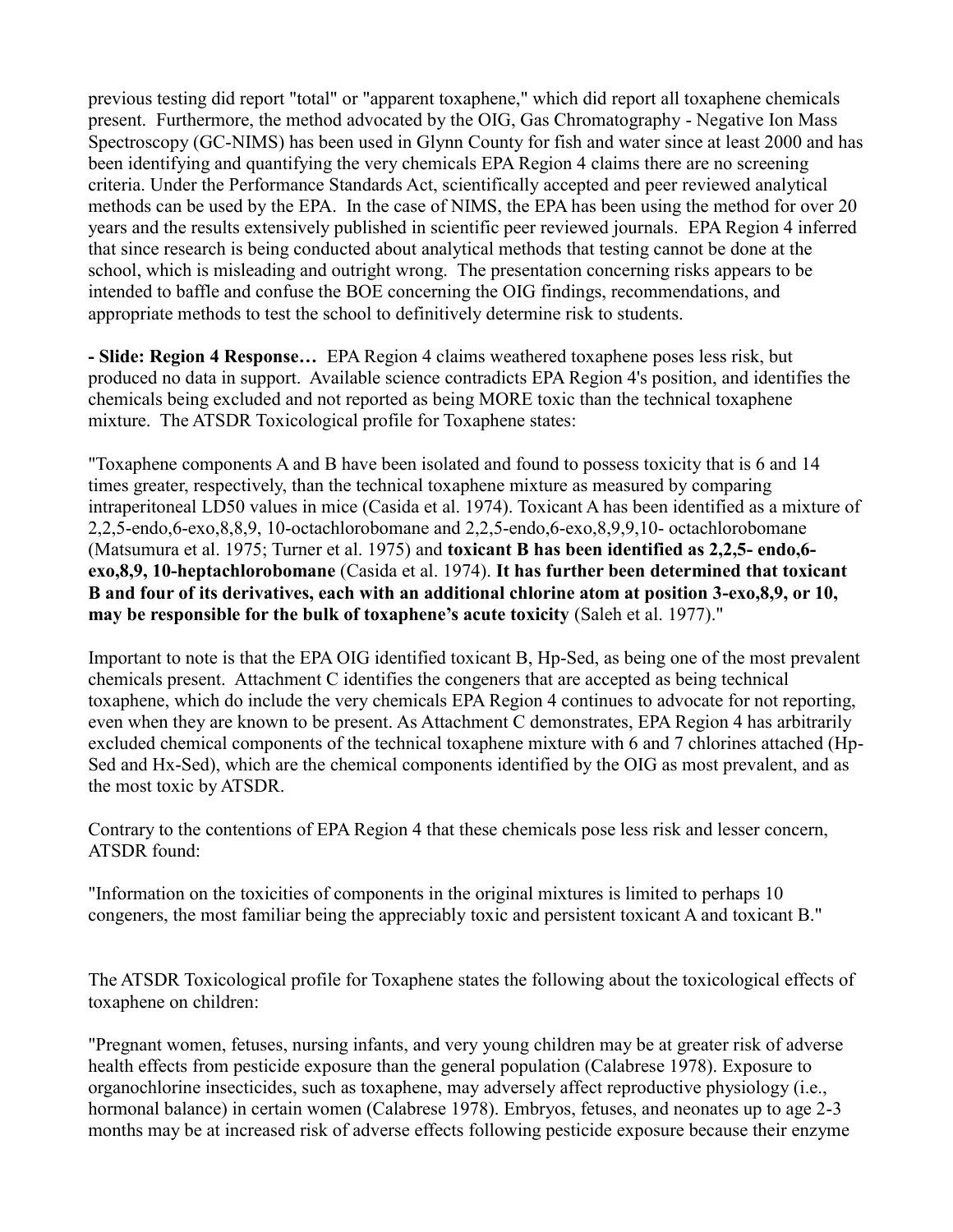detoxification systems are immature (Calabrese 1978). Animal studies suggest that detoxification of the toxaphene mixture may be less efficient in the immature human than the metabolism and detoxification of the single components such as toxicant A or B (Olson et al. 1980). Infants and children are especially susceptible to immunosuppression because their immune systems do not reach maturity until 10-12 years of age (Calabrese 1978)."

"Animal studies suggest that detoxification of the toxaphene mixture may be more inefficient in immature animals and possibly also in children than the metabolism and detoxification of the single components such as toxicant A or B."

"Humans living in areas surrounding hazardous waste sites may be exposed to toxaphene via ingestion of contaminated water or even ingestion of soil, particularly by children. Inhalation exposure to toxaphene via volatilization from contaminated water or soil may also occur."

"Subsets of the human population that may be unusually susceptible to the toxic effects of toxaphene include pregnant women, their fetuses, nursing babies, young children, people with neurologic diseases (particularly convulsive disorders), and individuals with protein-deficient diets. Others at increased risk include people with hepatic, cardiac, renal, or respiratory diseases, those with immune system suppression, and those ingesting alcohol or consuming therapeutic or illicit drugs."

**Slide: Conclusions…** 1.) EPA Region 4, based upon the use of previous testing from 1993 the OIG found inappropriate, concluded there is no site related impact. Relying on an analytical method known to exclude the chemicals that are most prevalent and most toxic underscores EPA Region 4's effort to prevent testing that will report all chemicals present.

2.) EPA Region 4's claim that toxaphene does not poses a health risk is not supported by data but rather a flimsy argument that there is no risk to students if unknown chemicals are present. Risk cannot be determined until the school is tested and all chemicals present are reported.

In closing, the cleanup of the Hercules 009 Landfill Superfund Site was based upon cleaning up toxaphene to 0.25 ppm would also cleanup the other chemicals such as dioxin, a waste product from the manufacture of toxaphene. If all the toxaphene chemicals are not reported, the other toxic chemicals in the toxaphene manufacturing wastes will not be cleaned up. The first step in protecting children is to report all chemicals present on Altama Elementary School property. In addition, sufficient information should be collected to assure the Glynn County BOE that drainage ditch maintenance can be conducted without recontamination, and school property is not encumbered by chemical contamination.

Ke[ii\]t](http://glynnenvironmental.org/oldsite/009AltamaElementary-GEC-Comments2-08%20.htm#_ednref1)h A. Maruya, Wakeham, S.G., Analysis of Toxaphene Residues in Sediment and Fundulus from Terry/Dupree Creek. Skidaway Institute of Oceanography, University System of Georgia. July 31, 1998. [\[ii\]](http://glynnenvironmental.org/oldsite/009AltamaElementary-GEC-Comments2-08%20.htm#_ednref2) Keith A. Maruya. Analysis of Toxaphene Residues in Fin- and Shellfish from Terry/Dupree Creek, Glynn County, Georgia. Skidaway Institute of Oceanography, University System of Georgia. June 16, 2000.

[\[iii\]](http://glynnenvironmental.org/oldsite/009AltamaElementary-GEC-Comments2-08%20.htm#_ednref3) Health Consultation - Terry Creek Dredge Spoils Areas/Hercules Outfall Brunswick, Glynn County, Georgia. Agency for Toxic Substance and Disease Registry. December 7, 1999.

[\[iv\]](http://glynnenvironmental.org/oldsite/009AltamaElementary-GEC-Comments2-08%20.htm#_ednref4) Analytical and Environmental Chemistry of Toxaphene. Pergamon Press. February 1993.

[\[v\]](http://glynnenvironmental.org/oldsite/009AltamaElementary-GEC-Comments2-08%20.htm#_ednref5) Telephone Memorandum to Lavon Revells, US EPA; from Dan Keck, Black & Veatch Waste Science, Inc. July 27, 1995.